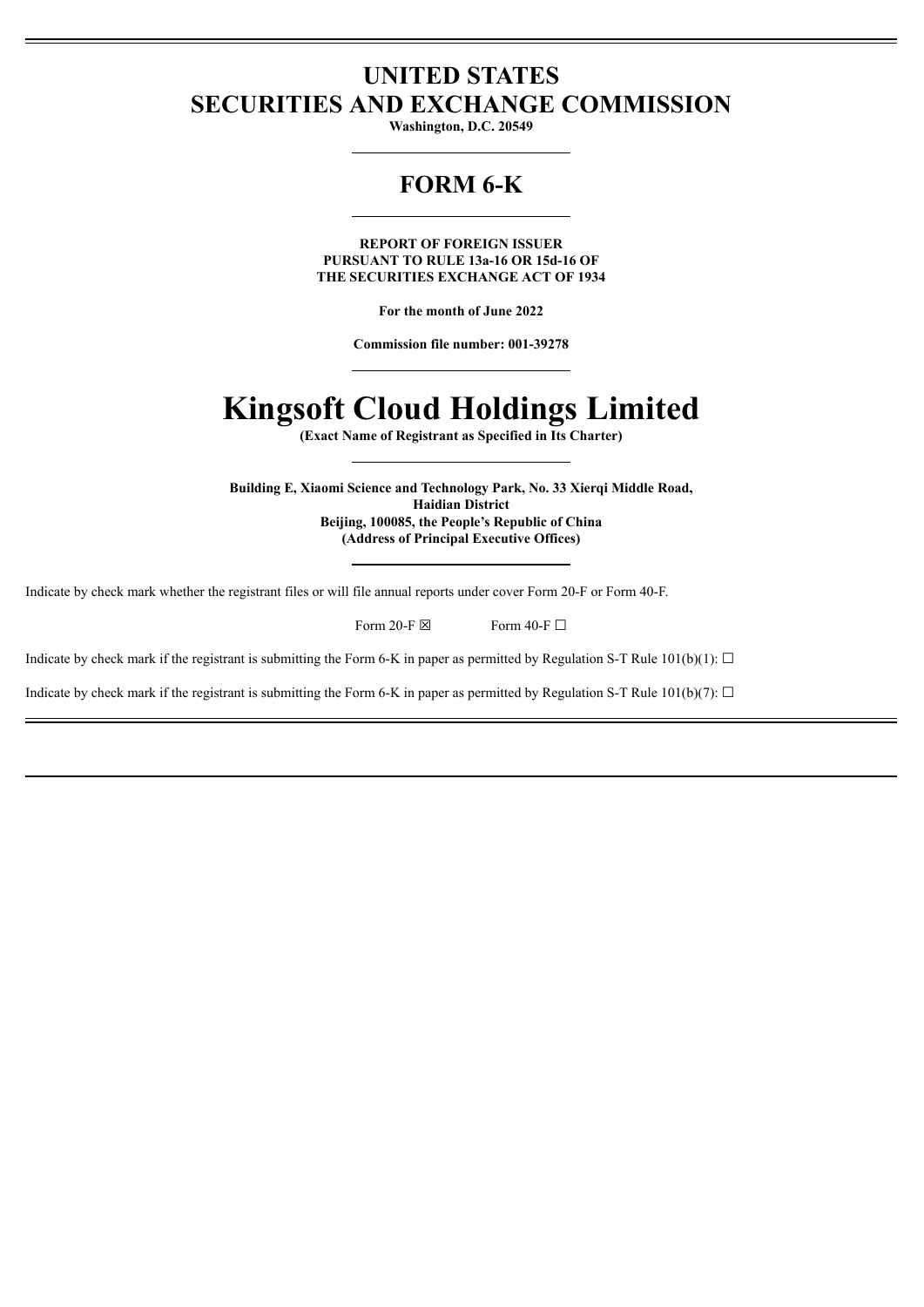# **SIGNATURE**

Pursuant to the requirements of the Securities Exchange Act of 1934, the registrant has duly caused this report to be signed on its behalf by the undersigned, thereunto duly authorized.

Date: June 8, 2022 By: /s/ Haijian He

Kingsoft Cloud Holdings Limited

Name: Haijian He Title: Chief Financial Officer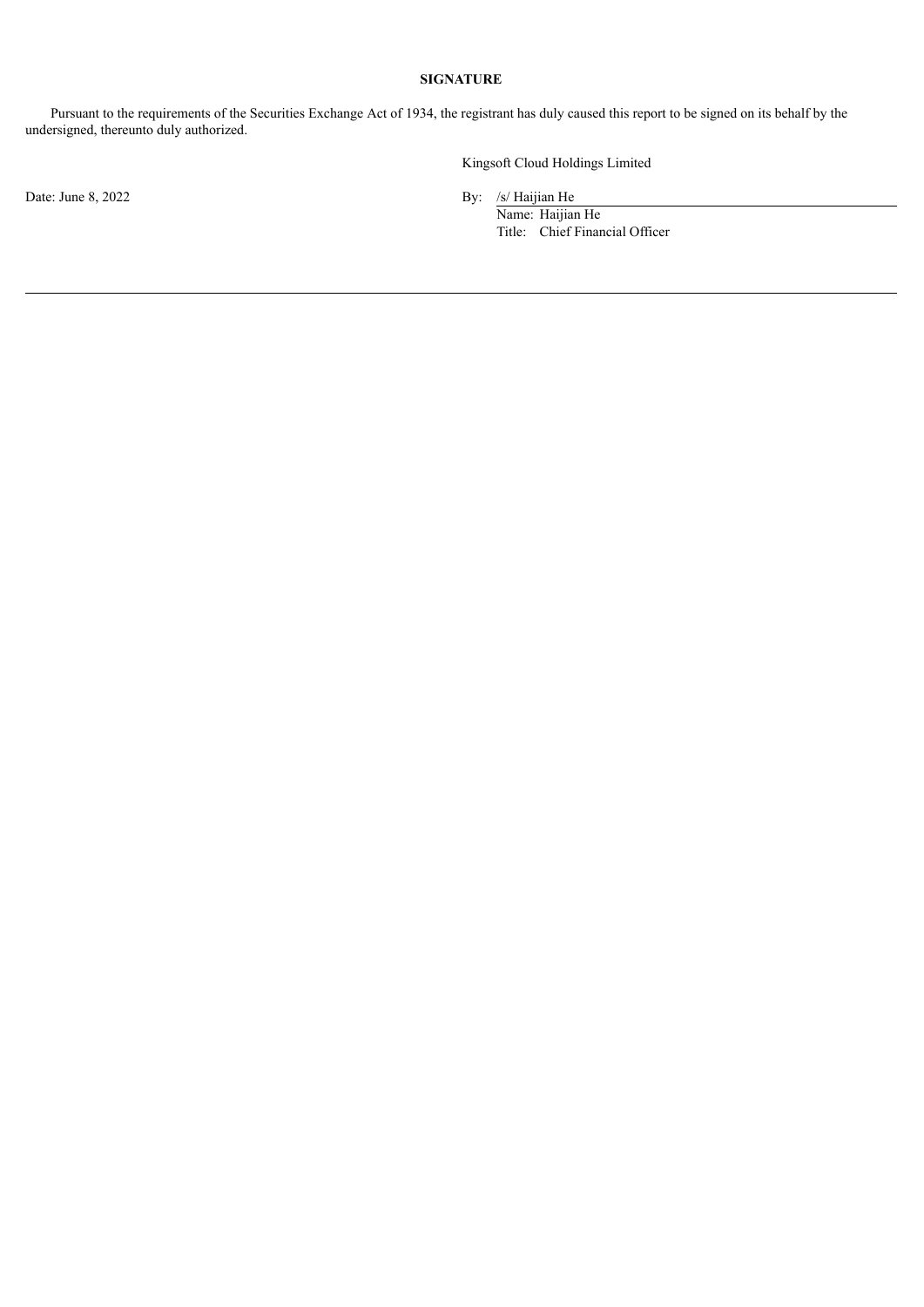| <b>Exhibit No.</b> | Description                                                                                      |
|--------------------|--------------------------------------------------------------------------------------------------|
| 99.1               | Press release entitled "Kingsoft Cloud Announces Unaudited First Quarter 2022 Financial Results" |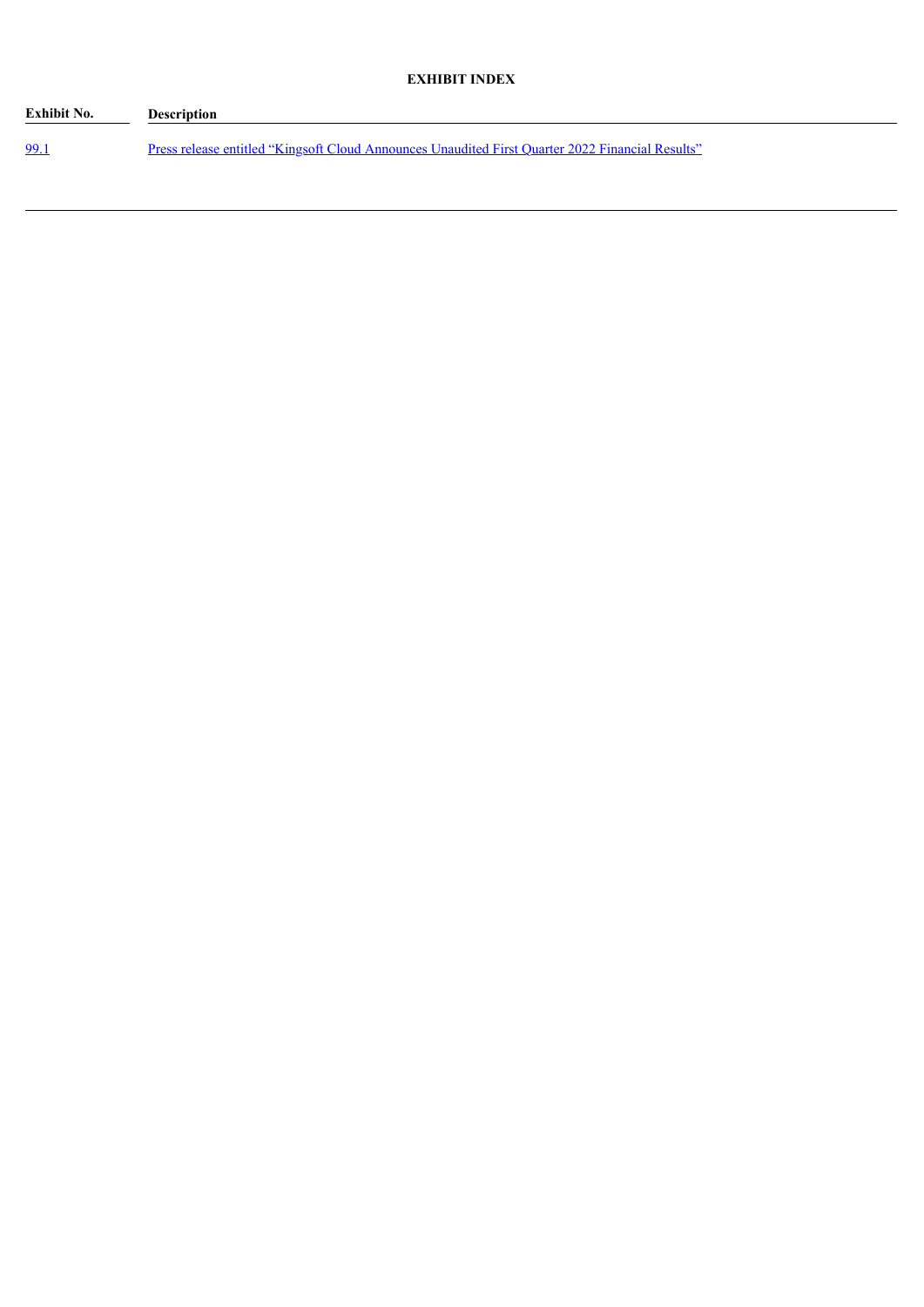#### **Kingsoft Cloud Announces Unaudited First Quarter 2022 Financial Results**

<span id="page-3-0"></span>BEIJING, June 8, 2022 — Kingsoft Cloud Holdings Limited ("Kingsoft Cloud" or the "Company") (NASDAQ: KC), a leading independent cloud service provider in China, today announced its unaudited financial results for the first quarter ended March 31, 2022.

Mr. Yulin Wang, Chief Executive Officer of Kingsoft Cloud, commented, "Despite the rising uncertainty in the macro-environment and recent pandemic resurgence in China, we adhered to our strategy of pursuing steady and high-quality growth while improving our business stability and profitability. We are pleased to deliver another quarter of solid performance, with revenue up 20% year-over-year and adjusted gross profit increased by 152% quarter-overquarter to RMB83.6 million. These results further testify to the resilience of our business, our execution capabilities, and the effectiveness of our strategies. During the quarter we continued to deepen our relationships with premium customers and have made excellent progress signing new customers. Specifically, we signed Genki Forest (元气森林), one of the fastest-growing beverage brand in China, and two new commercial bank clients. Looking ahead, while uncertainty remains in the outlook, we will continue to focus on our core cloud services, create value for our customers, and facilitate the digitalization of our expanding customer base."

Mr. Henry He, Chief Financial Officer of Kingsoft Cloud, added, We are pleased to see that our gross billings from core cloud services, including computing, storage and enterprise services, increased by 61.2% year-over-year. Meanwhile, we have been making significant progress in our cost control strategy and execution. The adjusted gross profit of this quarter increased by 152% quarter-over-quarter to RMB83.6 million. Adjusted gross margin more than tripled, from 1.2% in the previous quarter to 3.8% this quarter. Adjusted EBITDA loss margin narrowed from -10.5% in previous quarter to -7.0% this quarter. We will continue to focus on the quality growth of our business and improve our margins. Even though we are still amid the challenging macroeconomic environment, we believe we are on track to achieve adjusted EBITDA breakeven in Q4 2022.

Our board has authorized the Company to repurchase up to USD\$100 million of our ordinary shares in the form of American depositary shares during a twelve-month period. Today, we are pleased to announce that we have entered into a share repurchase program. We believe it demonstrates our board's and management's strong confidence in our growth prospect and their commitment to generating long-term value for our shareholders."

#### **First Quarter 2022 Financial Results**

**Total Revenues** reached RMB2,173.8 million (US\$342.9<sup>1</sup> million), representing an increase of 19.9% from RMB1,813.5 million in the same period of 2021. The increase was due to the robust growth in core cloud services, but partially offset by our proactive adjustment of CDN services. Gross billings from core cloud services including computing, storage and enterprise cloud services increased by 61.2% year-over-year, and content delivery services decreased by 20.2% year-over-year.

- Revenues from public cloud services remained stable at RMB1,380.8 million (US\$217.8 million), compared with RMB1,391.8 million in the same quarter of 2021. The decrease was mainly due to the above-mentioned CDN services adjustment, and offset by the increase of revenues from computing and storage services.
- Revenues from enterprise cloud services were RMB792.5 million (US\$125.0 million), representing a strong growth of 88.7% from RMB420.0 million in the same quarter of 2021. The growth was mainly driven by the strong digitalization demand from enterprises and institutions, synergies from Camelot as well as our capabilities to deliver industry-specific cloud solutions.
- Other revenues were RMB0.5 million (US\$0.1 million).

**Cost of revenues** was RMB2,093.9 million (US\$330.3 million), representing a decrease of 20.4% from RMB2,631.8 million in last quarter and an increase of 23.4% from RMB1,697.0 million in the same quarter of 2021. Among which, IDC costs decreased by RMB211.6 million from last quarter to RMB1,110.3 million this quarter, in line with our adjustment of CDN services. Depreciation and amortization costs increased by 8.3% quarter-over-quarter to RMB246.1 million as a result of continued capex for growth. Solution development and services costs decreased by 4.3% quarter-over-quarter to RMB476.0 million. It consists of payments to our solution design, development and services personnel. Fulfillment costs were RMB184.5 million this quarter and it represents the costs of purchasing technologies, products and services from third party to fulfill the demands of our solutions. Other costs were RMB76.9 million this quarter.

**Gross profit** was RMB80.0 million (US\$12.6 million), compared with RMB27.9 million last quarter and RMB116.5 million in the same period in 2021. **Gross margin** was 3.7%, compared with 1.0% last quarter and 6.4% in the same period in 2021. **Non-GAAP gross profit <sup>2</sup>** were RMB83.6 million (US\$13.2 million), increased by 152.0% from RMB33.2 million last quarter and compared with RMB122.0 million in the same period in 2021. **Non-GAAP gross margin** was 3.8%, compared with 1.2% last quarter and 6.7% in the same period in 2021. Due to the effectiveness of our strategy and execution of cost control and revenue mix optimization, we have achieved significant profitability improvement at gross profit level compared with last quarter.

**Total operating expenses** were RMB612.8 million (US\$96.7 million), compared with RMB698.6 million last quarter and RMB468.6 million in the same period in 2021. The quarter-over-quarter decrease was mainly due to our effective expense control and organization adjustment in line with our overall business strategy.

**Selling and marketing expenses** were RMB144.4 million (US\$22.8 million), compared with RMB177.1 million last quarter and RMB112.8 million in the same period in 2021.

**General and administrative expenses** were RMB221.8 million (US\$35.0 million), compared with RMB243.3 million last quarter and RMB91.2 million in the same period in 2021.

**Research and development expenses** were RMB246.6 million (US\$38.9 million), compared with RMB278.2 million last quarter and RMB264.6 million in the same period in 2021.

**Operating loss** was RMB532.8 million (US\$84.1 million), compared with operating loss of RMB670.7 million last quarter and RMB352.1 million in the same quarter of 2021.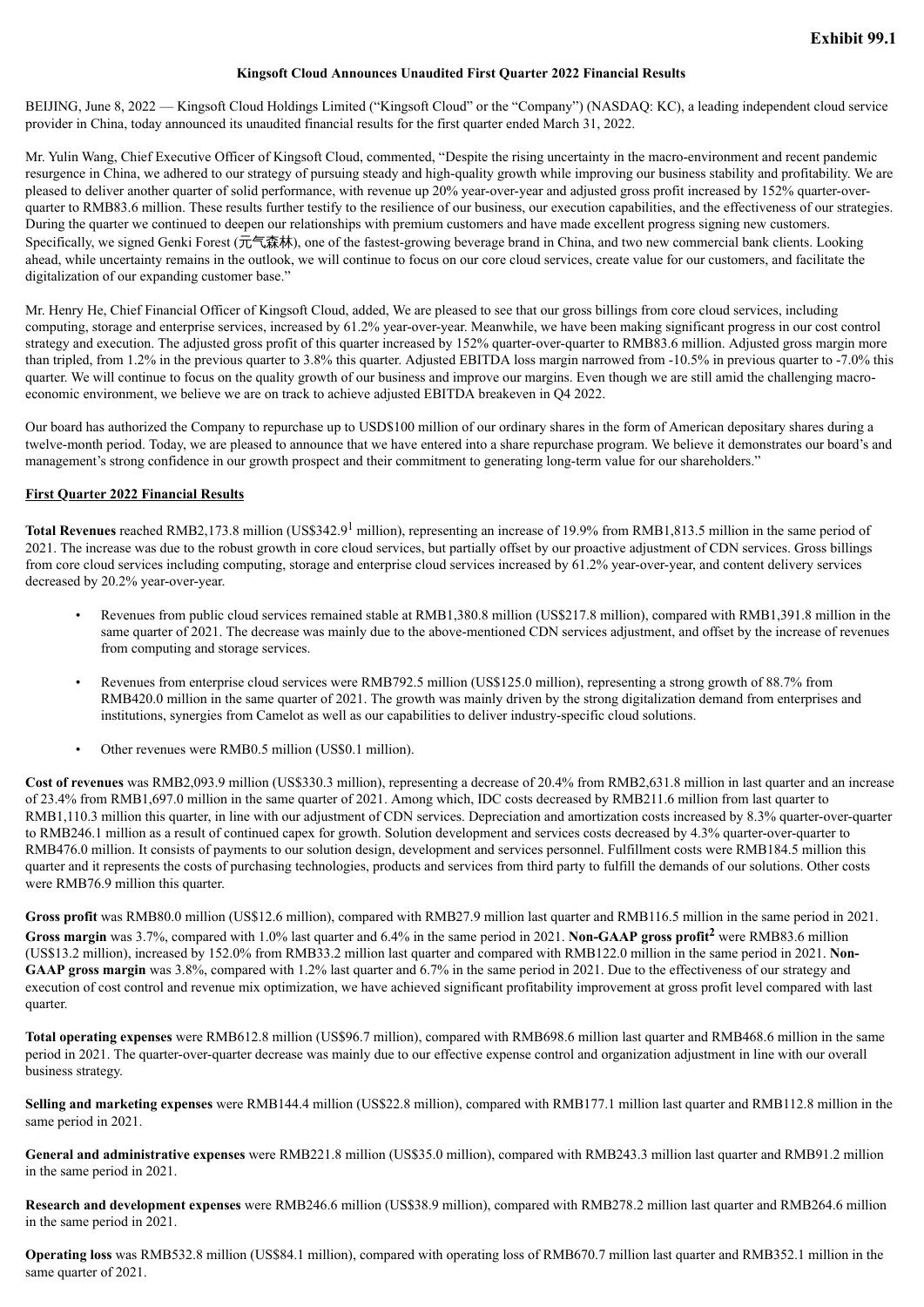<sup>2</sup> Non-GAAP gross profit is defined as gross profit excluding share-based compensation allocated in the cost of revenues and we define Non-GAAP gross margin as Non-GAAP gross profit as a percentage of revenues. See "Use of Non-GAAP Financial Measures" set forth at the end of this press release.

<sup>&</sup>lt;sup>1</sup> This announcement contains translations of certain Renminbi (RMB) amounts into U.S. dollars (US\$) at a specified rate solely for the convenience of the reader. Unless otherwise noted, the translation of RMB into US\$ has been made at RMB6.3393 to US\$1.00, the noon buying rate in effect on March 31, 2022 as certified for customs purposes by the Federal Reserve Bank of New York.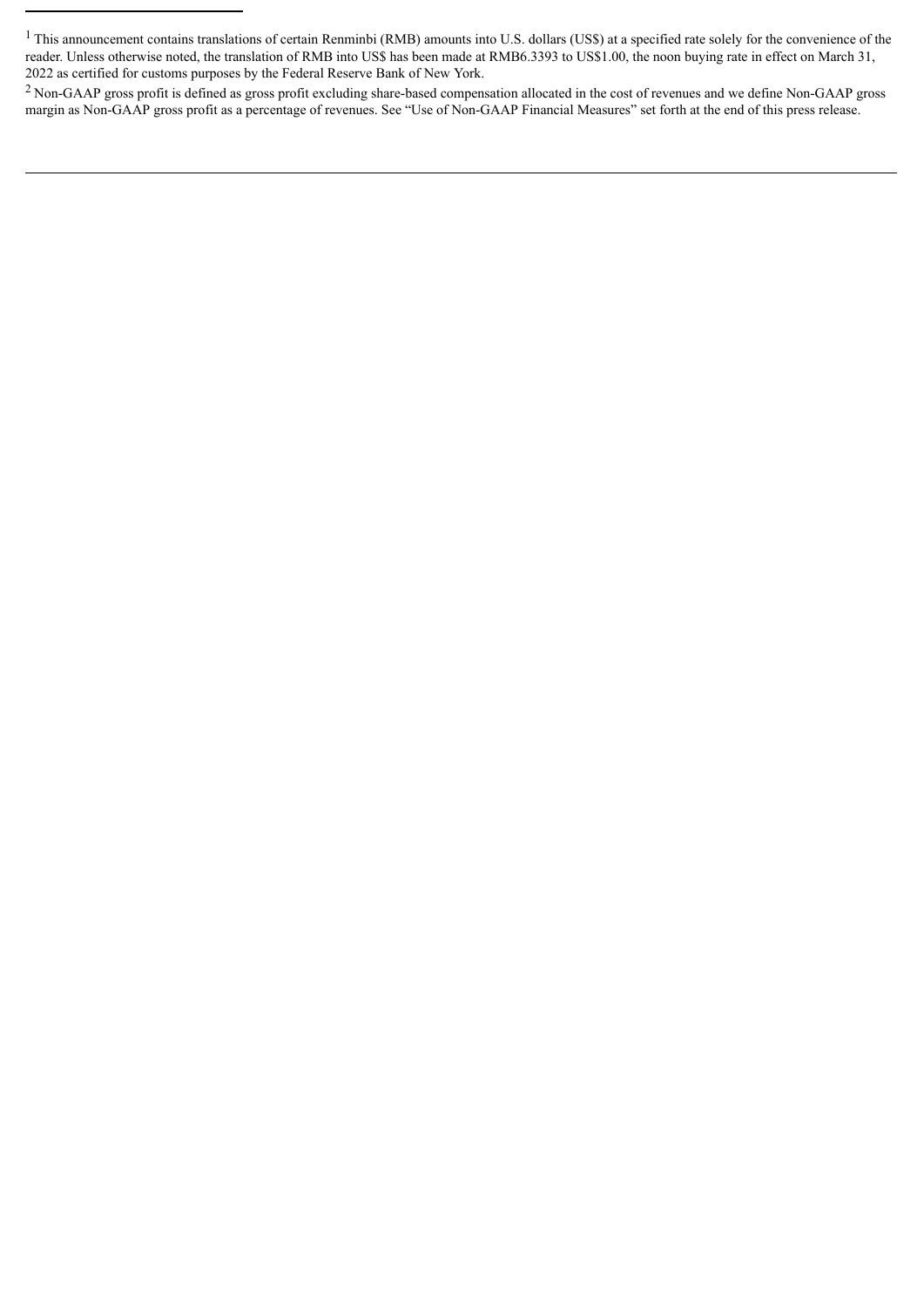**Net loss** was RMB554.8 million (US\$87.5 million), compared with net loss of RMB482.2 million last quarter and RMB382.2 million in the same quarter of 2021. The increase of net loss was mainly due to the change of foreign exchange and the valuation adjustment of certain investees.

**Non-GAAP net loss** was RMB450.9 million (US\$71.1 million), compared with net loss of RMB556.2 million last quarter and RMB218.4 million in the same quarter of 2021.

**Non-GAAP EBITDA** was RMB-152.2 million (US\$-24.0 million), compared with RMB-278.0 million last quarter and RMB-48.6 million in the same quarter of 2021. **Non-GAAP EBITDA margin** was -7.0%, compared with -10.5% last quarter and -2.7% in the same quarter of 2021.

**Basic and diluted net loss per share** was RMB0.15 (US\$0.02), compared with RMB0.13 last quarter and RMB0.11 in the same quarter of 2021.

**Cash and cash equivalents and short-term investments** were RMB5,604.0 million (US\$884.0 million) as of March 31, 2022, compared to RMB6,708.6 million as of December 31, 2021.

**Outstanding ordinary shares** were 3,653,179,567 as of March 31, 2022, equivalent to about 243,545,304 ADSs.

#### **Business Outlook**

For the second quarter of 2022, the Company expects total revenues to be between RMB2.0 billion and RMB2.2 billion, representing a year- over-year growth of -8.0% to 1.2%. It is mainly due to the off-line fulfillment delay of enterprise cloud, amid the short-term Covid-19 resurgence. We will continue to embrace opportunities post pandemic. The Company also expects our adjusted gross margin will be higher in the second quarter than in first quarter and the adjusted EBITDA margin will breakeven in the fourth quarter of 2022. This forecast reflects the Company's current and preliminary views on the market and operational conditions, which are subject to change.

#### **Conference Call Information**

The Company will hold a conference call on Wednesday, June 8, 2022, at 8:00 A.M. Eastern Time (8:00 P.M. Beijing/Hong Kong Time on the same day) to discuss the financial results.

Participants can register for the conference call by navigating to http://apac.directeventreg.com/registration/event/3950119. Once preregistration has been completed, participants will receive dial-in numbers, direct event passcode, and a unique registrant ID.

To join the conference, simply dial the number in the calendar invite you receive after preregistering, enter the passcode followed by your registrant ID, and you will join the conference instantly.

A live and archived webcast of the conference call will also be available at the Company's investor relations website at http://ir.ksyun.com/.

#### **Use of Non-GAAP Financial Measures**

The unaudited condensed consolidated financial information is prepared in conformity with accounting principles generally accepted in the United States of America ("U.S. GAAP"). In evaluating our business, we consider and use certain non-GAAP measures, Non-GAAP gross profit, Non-GAAP gross margin, Non-GAAP EBITDA, Non-GAAP EBITDA margin, Non-GAAP net loss and Non-GAAP net loss margin, as supplemental measures to review and assess our operating performance. The presentation of these non-GAAP financial measures is not intended to be considered in isolation or as a substitute for the financial information prepared and presented in accordance with U.S. GAAP. We define Non-GAAP gross profit as gross profit excluding share-based compensation allocated in the cost of revenues, and we define Non-GAAP gross margin as Non-GAAP gross profit as a percentage of revenues. We define Non-GAAP net loss as net loss excluding share-based compensation, foreign exchange (gain) loss, other gain, net and other (income) expense, net, and we define Non-GAAP net loss margin as adjusted net loss as a percentage of revenues. We define Non-GAAP EBITDA as Non-GAAP net loss excluding interest income, interest expense, income tax expense and depreciation and amortization, and we define Non-GAAP EBITDA margin as Non-GAAP EBITDA as a percentage of revenues. We present these non-GAAP financial measures because they are used by our management to evaluate our operating performance and formulate business plans. We also believe that the use of these non-GAAP measures facilitates investors' assessment of our operating performance.

These non-GAAP financial measures are not defined under U.S. GAAP and are not presented in accordance with U.S. GAAP. These non-GAAP financial measures have limitations as analytical tools. One of the key limitations of using these non-GAAP financial measures is that they do not reflect all items of income and expense that affect our operations. Further, these non-GAAP measures may differ from the non-GAAP information used by other companies, including peer companies, and therefore their comparability may be limited.

We compensate for these limitations by reconciling these non-GAAP financial measures to the nearest U.S. GAAP performance measure, all of which should be considered when evaluating our performance. We encourage you to review our financial information in its entirety and not rely on a single financial measure.

#### **Exchange Rate Information**

This press release contains translations of certain RMB amounts into U.S. dollars at specified rates solely for the convenience of readers. Unless otherwise noted, all translations from RMB to U.S. dollars, in this press release, were made at a rate of RMB6.3393 to US\$1.00, the noon buying rate in effect on March 31, 2022 as certified for customs purposes by the Federal Reserve Bank of New York.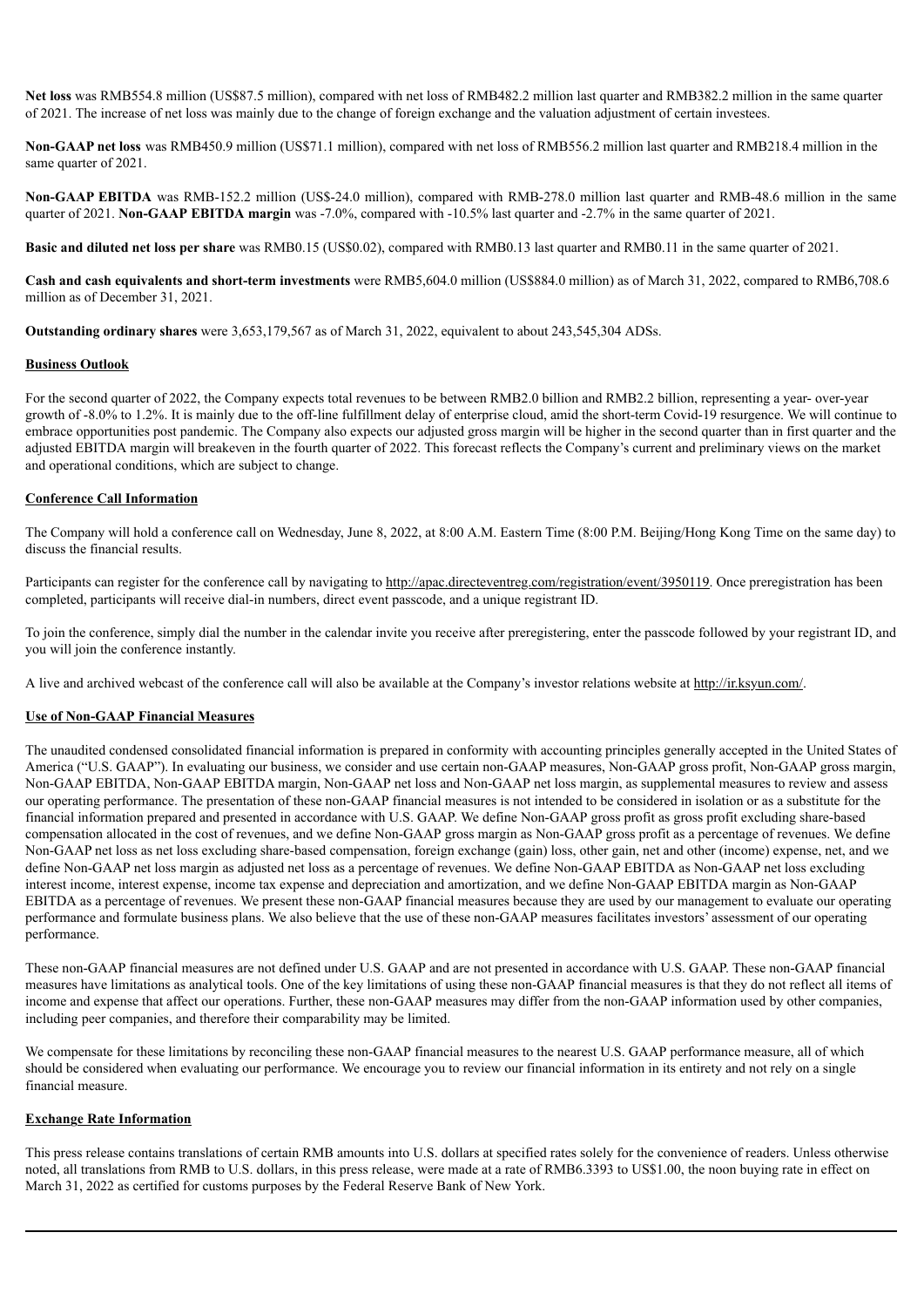#### **Safe Harbor Statement**

This announcement contains forward-looking statements. These statements are made under the "safe harbor" provisions of the U.S. Private Securities Litigation Reform Act of 1995. These forward-looking statements can be identified by terminology such as "will," "expects," "anticipates," "future," "intends," "plans," "believes," "estimates" and similar statements. Among other things, the Business Outlook, and quotations from management in this announcement, as well as Kingsoft Cloud's strategic and operational plans, contain forward-looking statements. Kingsoft Cloud may also make written or oral forward-looking statements in its periodic reports to the U.S. Securities and Exchange Commission ("SEC"), in its annual report to shareholders, in press releases and other written materials and in oral statements made by its officers, directors or employees to first parties. Statements that are not historical facts, including but not limited to statements about Kingsoft Cloud's beliefs and expectations, are forward-looking statements. Forward-looking statements involve inherent risks and uncertainties. A number of factors could cause actual results to differ materially from those contained in any forwardlooking statement, including but not limited to the following: Kingsoft Cloud's goals and strategies; Kingsoft Cloud's future business development, results of operations and financial condition; relevant government policies and regulations relating to Kingsoft Cloud's business and industry; the expected growth of the cloud service market in China; the expectation regarding the rate at which to gain customers, especially Premium Customers; Kingsoft Cloud's ability to monetize the customer base; fluctuations in general economic and business conditions in China; the impact of the COVID-19 to Kingsoft Cloud's business operations and the economy in China and elsewhere generally; China's political or social conditions and assumptions underlying or related to any of the foregoing. Further information regarding these and other risks is included in Kingsoft Cloud's filings with the SEC. All information provided in this press release and in the attachments is as of the date of this press release, and Kingsoft Cloud does not undertake any obligation to update any forwardlooking statement, except as required under applicable law.

#### **About Kingsoft Cloud Holdings Limited**

Kingsoft Cloud Holdings Limited (NASDAQ: KC) is a leading independent cloud service provider in China. With extensive cloud infrastructure, cuttingedge cloud-native products based on vigorous cloud technology research and development capabilities, well-architected industry-specific solutions and end-to-end fulfillment and deployment, Kingsoft Cloud offers comprehensive, reliable and trusted cloud service to customers in strategically selected verticals.

For more information, please visit: http://ir.ksyun.com.

#### **For investor and media inquiries, please contact:**

Kingsoft Cloud Holdings Limited Nicole Shan Tel: +86 (10) 6292-7777 Ext. 6300 Email: ksc-ir@kingsoft.com

Christensen In China Mr. Eric Yuan Phone: +86-10-5900-1548 Email: eyuan@christensenir.com

In H<sub>S</sub> Ms. Linda Bergkamp Phone: +1-480-6143004 Email: lbergkamp@christensenir.com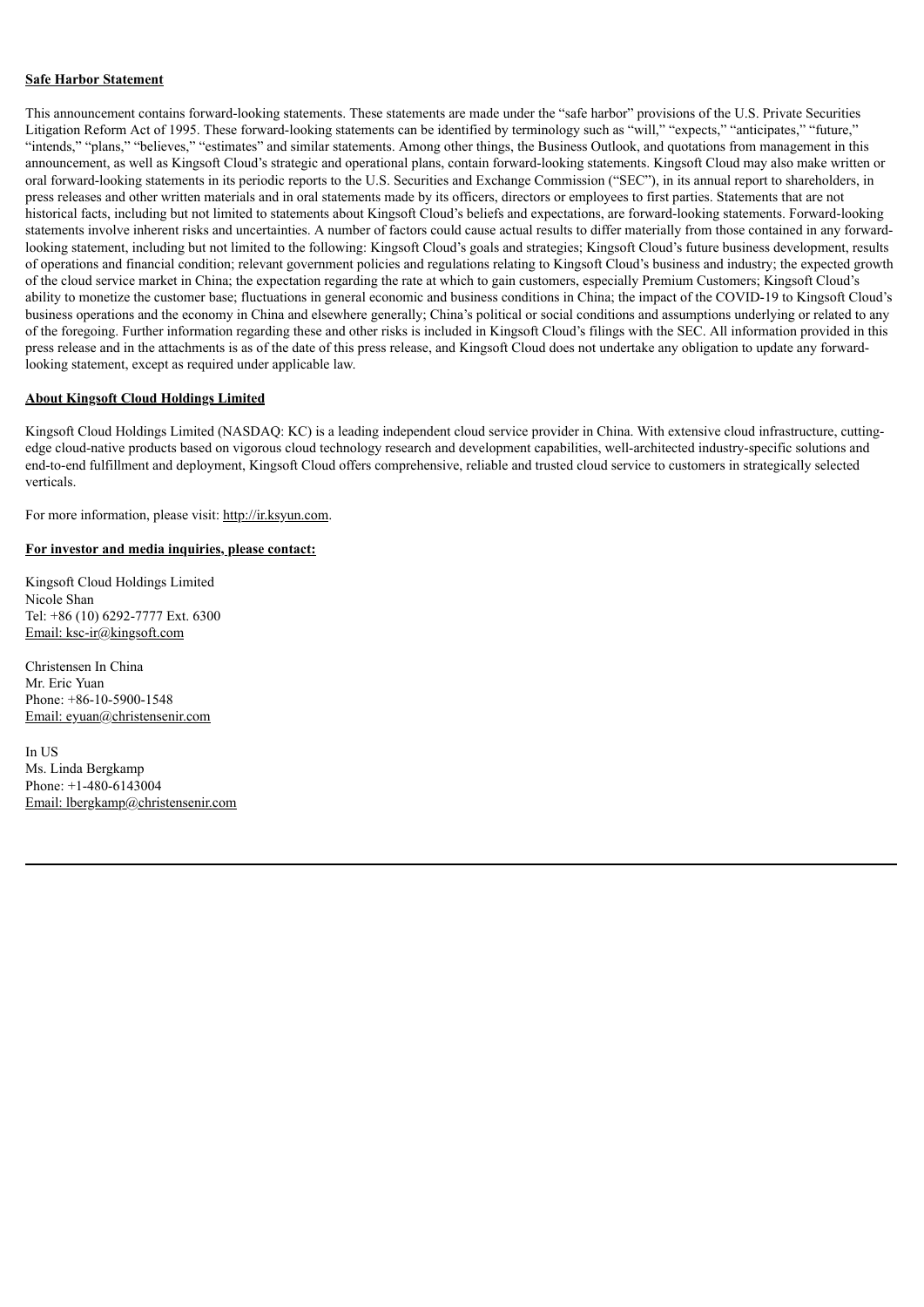## **KINGSOFT CLOUD HOLDINGS LIMITED UNAUDITED CONDENSED CONSOLIDATED BALANCE SHEETS (All amounts in thousands)**

|                                                                   | Dec 31,<br>2021<br><b>RMB</b> | Mar 31,<br>2022<br><b>RMB</b> | Mar 31,<br>2022<br>US\$ |
|-------------------------------------------------------------------|-------------------------------|-------------------------------|-------------------------|
| <b>ASSETS</b>                                                     |                               |                               |                         |
| <b>Current assets:</b>                                            |                               |                               |                         |
| Cash and cash equivalents                                         | 4,217,528                     | 3,219,414                     | 507,850                 |
| Restricted cash                                                   | 239,093                       | 163,025                       | 25,717                  |
| Accounts receivable, net                                          | 3,570,975                     | 3,525,311                     | 556,104                 |
| Short-term investments                                            | 2,491,056                     | 2,384,549                     | 376,153                 |
| Prepayments and other assets                                      | 1,687,021                     | 1,669,145                     | 263,303                 |
| Amounts due from related parties                                  | 207,143                       | 311,306                       | 49,107                  |
| <b>Total current assets</b>                                       | 12,412,816                    | 11,272,750                    | 1,778,234               |
| Non-current assets:                                               |                               |                               |                         |
| Property and equipment, net                                       | 2,364,103                     | 2,421,162                     | 381,929                 |
| Intangible assets, net                                            | 1,169,767                     | 1,121,818                     | 176,962                 |
| Prepayments and other assets                                      | 29,066                        | 23,817                        | 3,757                   |
| Equity investments                                                | 207,166                       | 211,744                       | 33,402                  |
| Goodwill                                                          | 4,625,115                     | 4,609,847                     | 727,185                 |
| Amounts due from related parties                                  | 5,758                         | 5,758                         | 908                     |
| Operating lease right-of-use assets                               | 256,451                       | 265,322                       | 41,854                  |
| Deferred tax assets, net                                          | 7,798                         | 3,637                         | 574                     |
| <b>Total non-current assets</b>                                   | 8,665,224                     | 8,663,105                     | 1,366,571               |
| <b>Total assets</b>                                               | 21,078,040                    | 19,935,855                    | 3,144,805               |
| <b>LIABILITIES AND SHAREHOLDERS' EQUITY</b>                       |                               |                               |                         |
| <b>Current liabilities:</b>                                       |                               |                               |                         |
| Short-term bank loans                                             | 1,348,166                     | 1,491,144                     | 235,222                 |
| Accounts payable                                                  | 2,938,632                     | 2,580,718                     | 407,098                 |
| Accrued expenses and other current liabilities                    | 2,223,840                     | 1,843,193                     | 290,757                 |
| Income tax payable                                                | 60,217                        | 41,482                        | 6,544                   |
| Amounts due to related parties                                    | 836,435                       | 824,737                       | 130,099                 |
| Current operating lease liabilities                               | 108,590                       | 111,759                       | 17,630                  |
| <b>Total current liabilities</b>                                  | 7,515,880                     | 6,893,033                     | 1,087,350               |
| <b>Non-current liabilities:</b>                                   |                               |                               |                         |
| Deferred tax liabilities                                          | 205,889                       | 198,946                       | 31,383                  |
| Amounts due to related parties                                    | 472,882                       | 414,152                       | 65,331                  |
| Other liabilities                                                 | 1,232,677                     | 1,239,669                     | 195,553                 |
| Non-current operating lease liabilities                           | 158,289                       | 173,664                       | 27,395                  |
| <b>Total non-current liabilities</b>                              | 2,069,737                     | 2,026,431                     | 319,662                 |
| <b>Total liabilities</b>                                          | 9,585,617                     | 8,919,464                     | 1,407,012               |
| Shareholders' equity:                                             |                               |                               |                         |
| Ordinary shares                                                   | 24,782                        | 24,824                        | 3,916                   |
| Additional paid-in capital                                        | 18,245,801                    | 18,341,302                    | 2,893,269               |
| Accumulated deficit                                               | (7, 458, 752)                 | (8,012,001)                   | (1,263,862)             |
| Accumulated other comprehensive loss                              | (207, 882)                    | (219, 621)                    | (34, 644)               |
| <b>Total Kingsoft Cloud Holdings Limited shareholders' equity</b> | 10,603,949                    | 10,134,504                    | 1,598,679               |
| Noncontrolling interests                                          | 888,474                       | 881,887                       | 139,114                 |
| <b>Total equity</b>                                               | 11,492,423                    | 11,016,391                    | 1,737,793               |
| Total liabilities and shareholders' equity                        | 21,078,040                    | 19,935,855                    | 3,144,805               |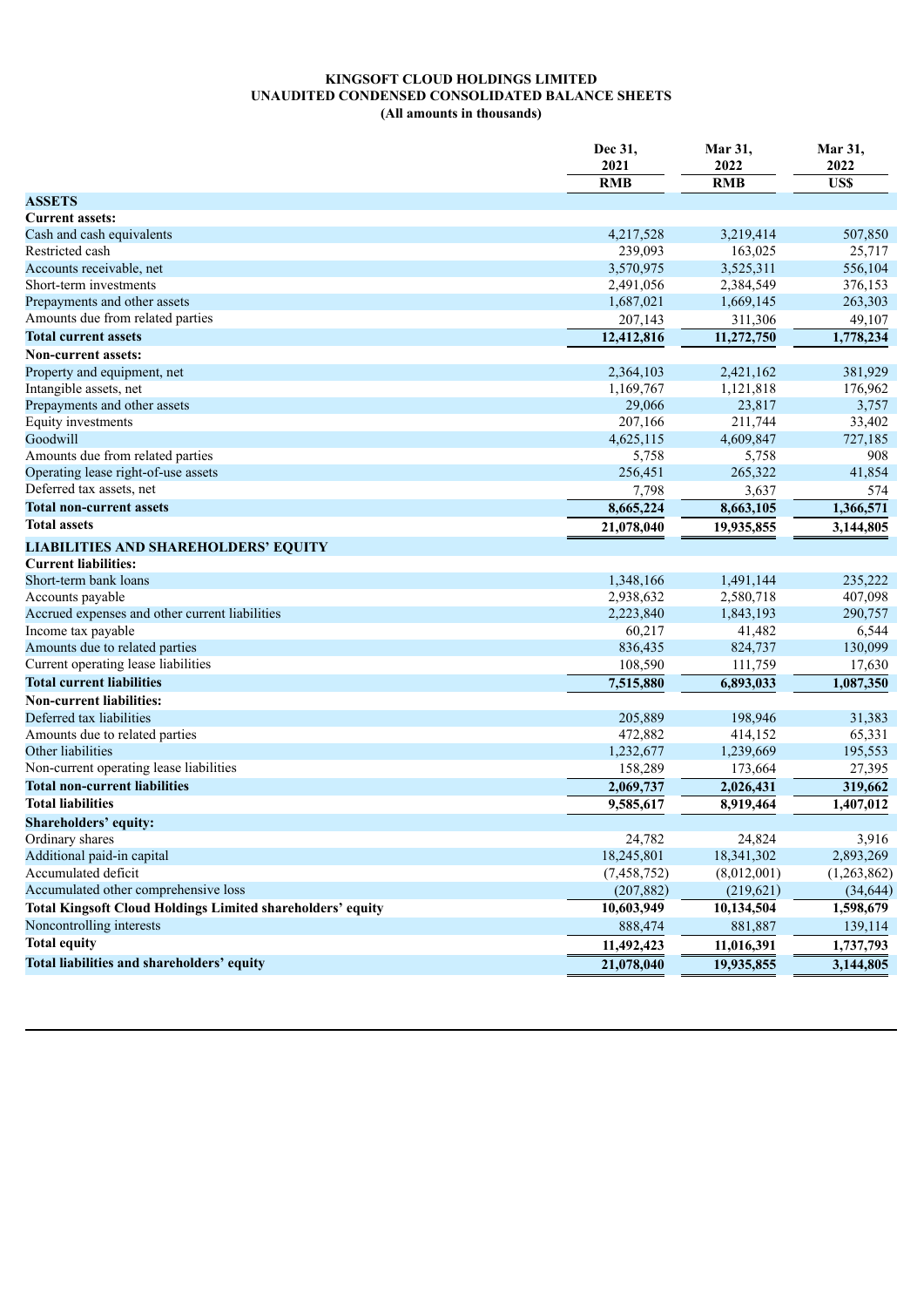# **KINGSOFT CLOUD HOLDINGS LIMITED UNAUDITED CONDENSED CONSOLIDATED STATEMENTS OF COMPREHENSIVE LOSS (All amounts in thousands, except for share and per share data)**

|                                                                           | <b>Three Months Ended</b> |                 |                 |                         |
|---------------------------------------------------------------------------|---------------------------|-----------------|-----------------|-------------------------|
|                                                                           | Mar 31,<br>2021           | Dec 31,<br>2021 | Mar 31,<br>2022 | Mar 31,<br>2022<br>US\$ |
|                                                                           | <b>RMB</b>                | <b>RMB</b>      | <b>RMB</b>      |                         |
| <b>Revenues:</b>                                                          |                           |                 |                 |                         |
| Public cloud services                                                     | 1,391,833                 | 1,530,476       | 1,380,807       | 217,817                 |
| Enterprise cloud services                                                 | 420,032                   | 1,128,775       | 792,509         | 125,015                 |
| Others                                                                    | 1,667                     | 479             | 493             | 78                      |
| <b>Total revenues</b>                                                     | 1,813,532                 | 2,659,730       | 2,173,809       | 342,910                 |
| Cost of revenues                                                          | (1,697,029)               | (2,631,839)     | (2,093,851)     | (330, 297)              |
| <b>Gross profit</b>                                                       | 116,503                   | 27,891          | 79,958          | 12,613                  |
| Operating expenses:                                                       |                           |                 |                 |                         |
| Selling and marketing expenses                                            | (112, 826)                | (177,081)       | (144, 405)      | (22, 779)               |
| General and administrative expenses                                       | (91, 177)                 | (243, 315)      | (221,763)       | (34,982)                |
| Research and development expenses                                         | (264, 636)                | (278, 202)      | (246, 633)      | (38,905)                |
| <b>Total operating expenses</b>                                           | (468, 639)                | (698, 598)      | (612, 801)      | (96, 666)               |
| <b>Operating loss</b>                                                     | (352, 136)                | (670, 707)      | (532, 843)      | (84, 053)               |
| Interest income                                                           | 17,746                    | 20,601          | 21,157          | 3,337                   |
| Interest expense                                                          | (3,866)                   | (27, 208)       | (34,066)        | (5,374)                 |
| Foreign exchange (loss) gain                                              | (48, 375)                 | 47,363          | (18, 741)       | (2,956)                 |
| Other gain, net                                                           | 5,782                     | 62,467          | (12, 035)       | (1,898)                 |
| Other income, net                                                         | 1,926                     | 89,253          | 20,038          | 3,161                   |
| Loss before income taxes                                                  | (378, 923)                | (478, 231)      | (556, 490)      | (87, 783)               |
| Income tax expense                                                        | (3,286)                   | (3,982)         | 1,670           | 263                     |
| <b>Net loss</b>                                                           | (382, 209)                | (482, 213)      | (554, 820)      | (87, 520)               |
| Less: net income (loss) attributable to noncontrolling interests          | 255                       | (4, 287)        | (1,571)         | (248)                   |
| <b>Net loss attributable to Kingsoft Cloud Holdings Limited</b>           | (382, 464)                | (477, 926)      | (553, 249)      | (87, 272)               |
| Net loss per share:                                                       |                           |                 |                 |                         |
| Basic and diluted                                                         | (0.11)                    | (0.13)          | (0.15)          | (0.02)                  |
| Shares used in the net loss per share computation:                        |                           |                 |                 |                         |
| Basic and diluted                                                         | 3,343,336,997             | 3,630,916,768   | 3,648,282,282   | 3,648,282,282           |
| Other comprehensive income (loss), net of tax of nil:                     |                           |                 |                 |                         |
| Foreign currency translation adjustments                                  | 70,773                    | (119, 133)      | (9,764)         | (1, 540)                |
| <b>Comprehensive loss</b>                                                 | (311, 436)                | (601, 346)      | (564, 584)      | (89,060)                |
| Less: Comprehensive income (loss) attributable to noncontrolling          |                           |                 |                 |                         |
| interests                                                                 | 255                       | (4, 420)        | 408             | 64                      |
| <b>Comprehensive loss attributable to Kingsoft Cloud Holdings Limited</b> |                           |                 |                 |                         |
| shareholders                                                              | (311,691)                 | (596, 926)      | (564, 992)      | (89, 124)               |
|                                                                           |                           |                 |                 |                         |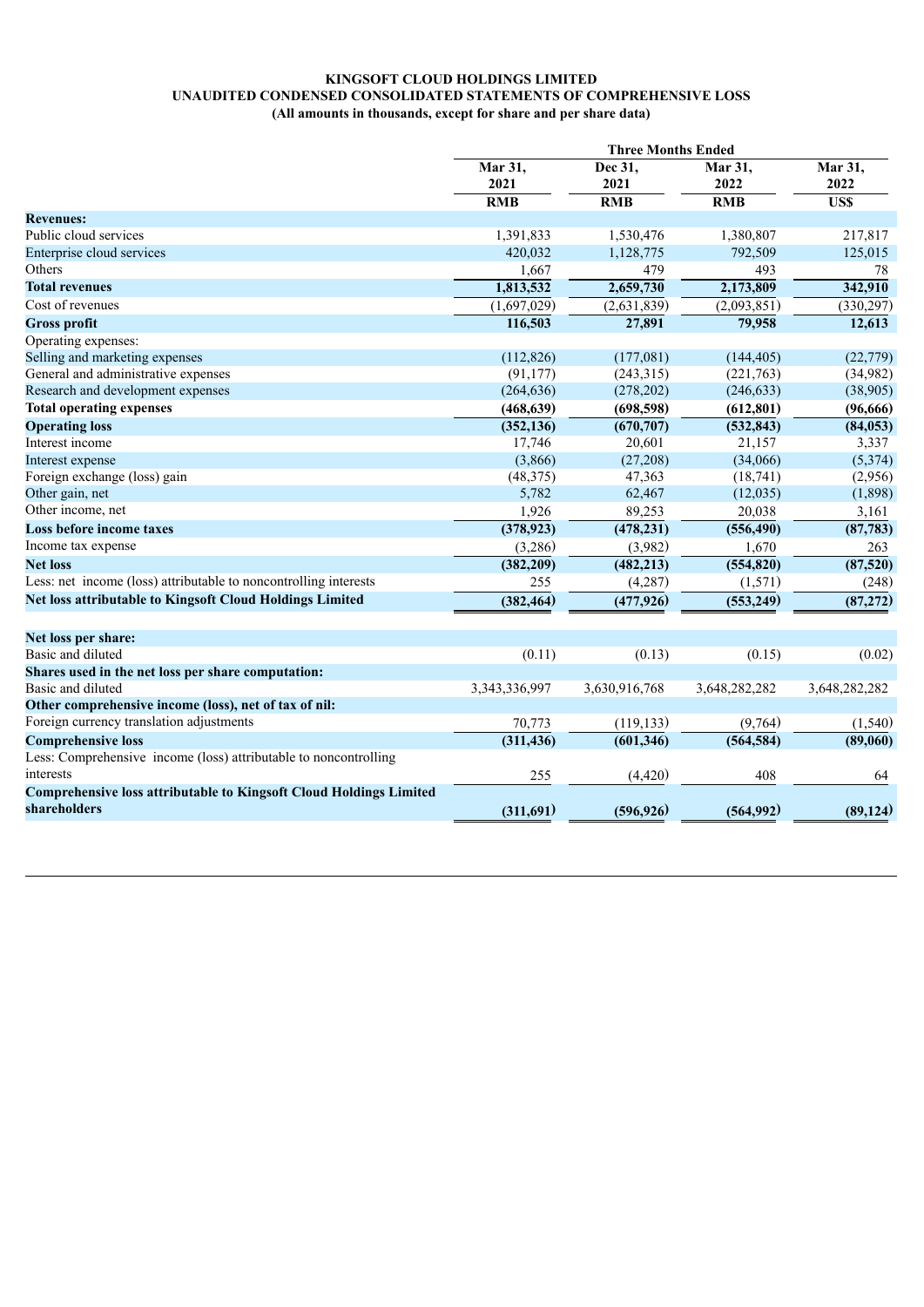|                                     |                        | <b>Three Months Ended</b> |                        |                        |  |
|-------------------------------------|------------------------|---------------------------|------------------------|------------------------|--|
|                                     | <b>Mar 31,</b><br>2021 | Dec 31,<br>2021           | <b>Mar 31,</b><br>2022 | <b>Mar 31,</b><br>2022 |  |
|                                     | <b>RMB</b>             | <b>RMB</b>                | <b>RMB</b>             | US\$                   |  |
| <b>Gross profit</b>                 | 116,503                | 27,891                    | 79,958                 | 12,613                 |  |
| Adjustments:                        |                        |                           |                        |                        |  |
| - Share-based compensation expenses | 5,499                  | 5,280                     | 3,619                  | 571                    |  |
| Adjusted gross profit               | 122,002                | 33,171                    | 83,577                 | 13,184                 |  |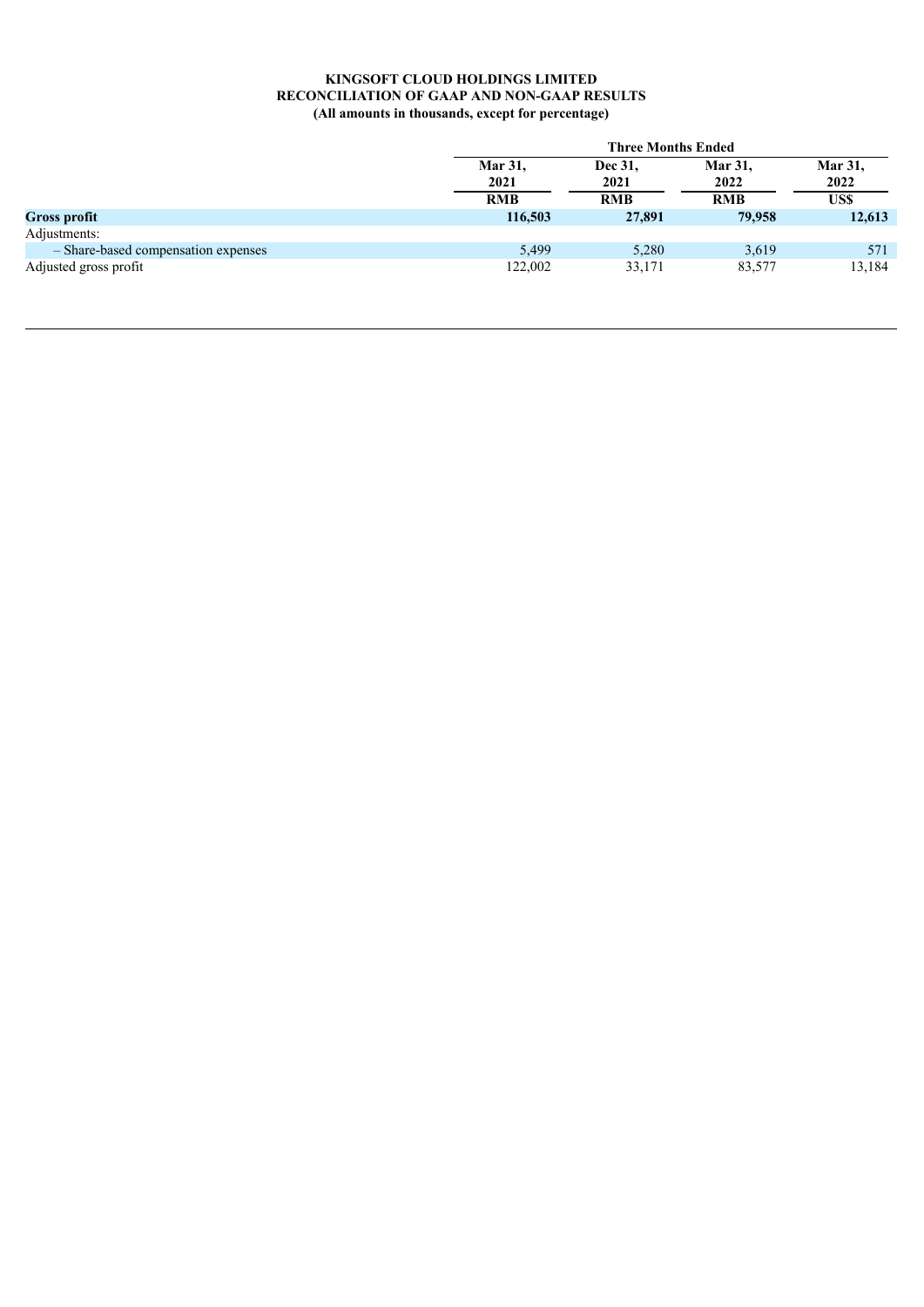|                              |                | <b>Three Months Ended</b> |                |  |  |
|------------------------------|----------------|---------------------------|----------------|--|--|
|                              | <b>Mar 31,</b> | Dec 31,                   | <b>Mar 31,</b> |  |  |
|                              | 2021           | 2021                      | 2022           |  |  |
| <b>Gross margin</b>          | 6.4%           | $1.0\%$                   | 3.7%           |  |  |
| <b>Adjusted gross margin</b> | 6.7%           | $1.2\%$                   | $3.8\%$        |  |  |
|                              |                |                           |                |  |  |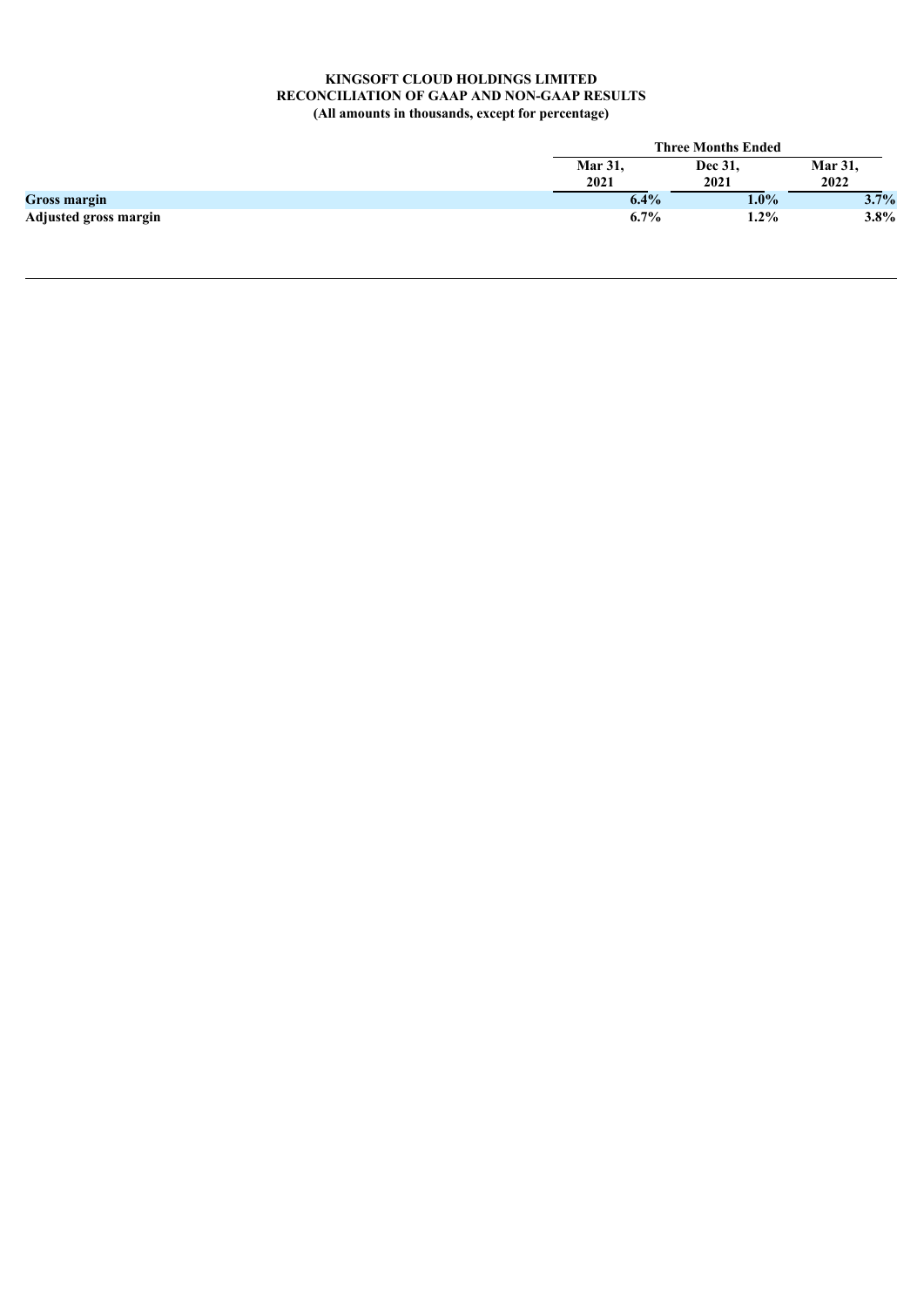| Mar 31,<br>Dec 31,<br>Mar 31,<br><b>Mar 31,</b><br>2022<br>2021<br>2021<br>2022 | US\$      |
|---------------------------------------------------------------------------------|-----------|
|                                                                                 |           |
| <b>RMB</b><br><b>RMB</b><br><b>RMB</b>                                          |           |
| (482, 213)<br>(554, 820)<br>(382, 209)<br><b>Net Loss</b>                       | (87,520)  |
| Adjustments:                                                                    |           |
| 93,182<br>- Share-based compensation expenses<br>123,113<br>125,139             | 14,699    |
| $-$ Foreign exchange loss (gain)<br>48,375<br>(47,363)<br>18,741                | 2,956     |
| – Other gain, net<br>(5,782)<br>(62, 467)<br>12,035                             | 1,898     |
| $-$ Other income, net<br>(1,926)<br>(89,253)<br>(20,038)                        | (3,161)   |
| Adjusted net loss<br>(218, 429)<br>(556, 157)<br>(450,900)                      | (71, 128) |
| Adjustments:                                                                    |           |
| (17,746)<br>(20,601)<br>(21, 157)<br>- Interest income                          | (3,337)   |
| 3,866<br>27,208<br>34,066<br>- Interest expense                                 | 5,374     |
| 3,286<br>3,982<br>(1,670)<br>- Income tax expense                               | (263)     |
| - Depreciation and amortization<br>180,466<br>267,565<br>287,481                | 45,349    |
| <b>Adjusted EBITDA</b><br>(152, 180)<br>(48, 557)<br>(278,003)                  | (24,005)  |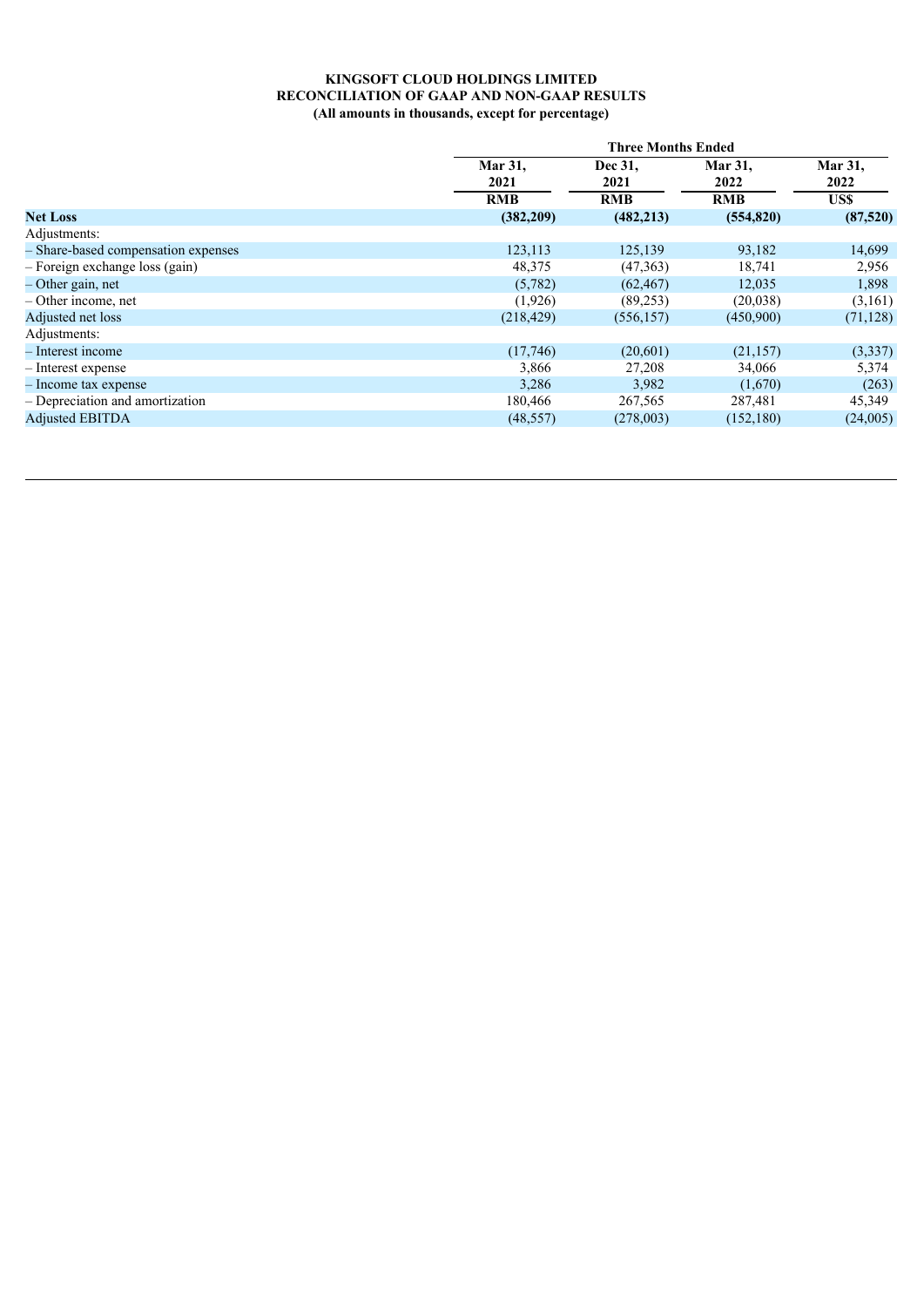|                               | <b>Three Months Ended</b> |           |                |  |
|-------------------------------|---------------------------|-----------|----------------|--|
|                               | <b>Mar 31.</b>            | Dec 31,   | <b>Mar 31,</b> |  |
|                               | 2021                      | 2021      | 2022           |  |
| Net loss margin               | $-21.1\%$                 | $-18.1\%$ | $-25.5%$       |  |
| Adjusted net loss margin      | $-12.0\%$                 | $-20.9\%$ | $-20.7\%$      |  |
| <b>Adjusted EBITDA Margin</b> | $-2.7\%$                  | $-10.5\%$ | $-7.0\%$       |  |